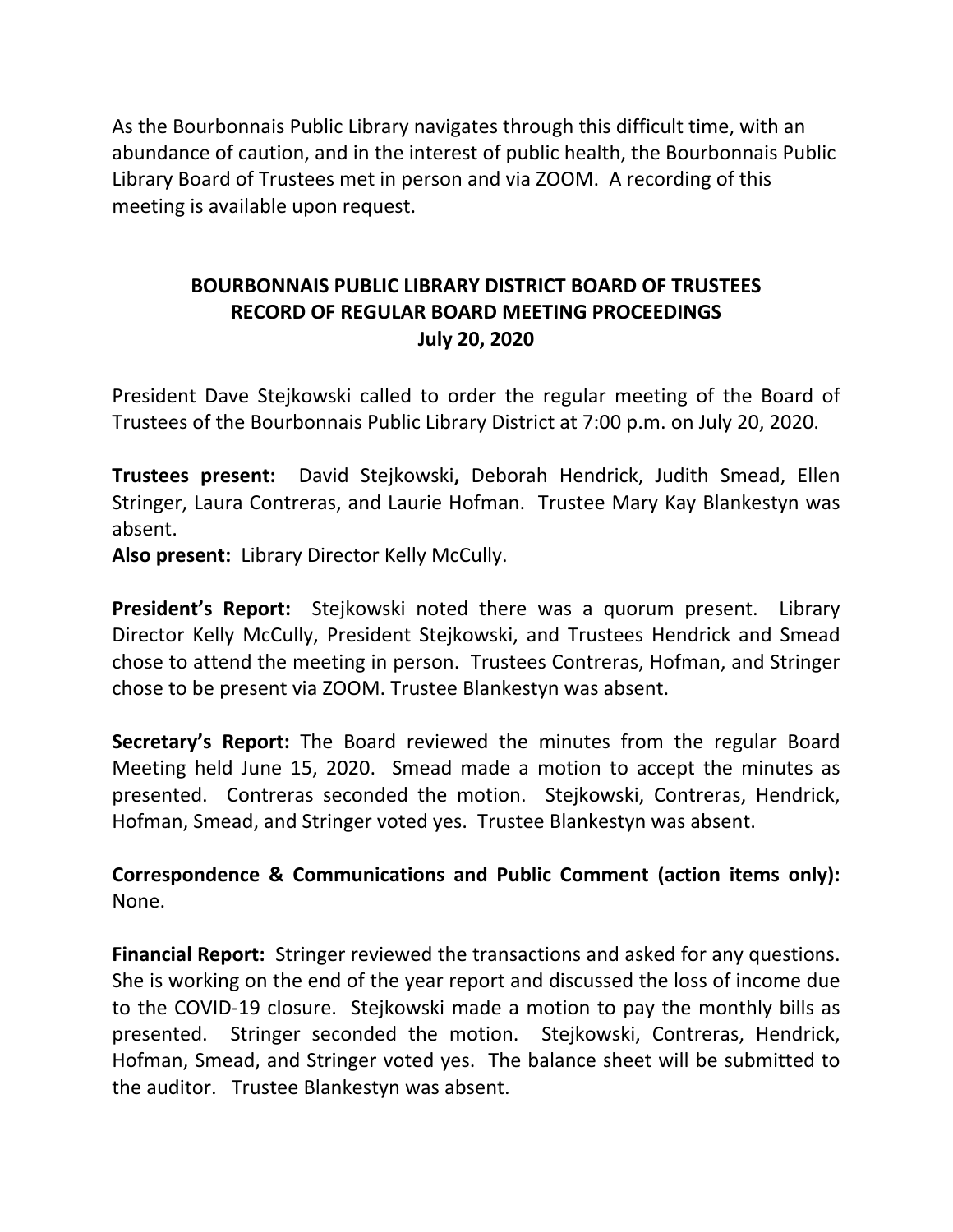## **Director's Report:**

Deadlines: August 24, Last day to make the tentative budget appropriation ordinance available for public inspection and publish notice for hearing thereon. September 1, Annual Report due to the Illinois State Library. September 22, Deadline for Public Hearing and adoption of FY2020-21 Budget Appropriation Ordinance. September 28, Last day for audit of the records kept by the Board's secretary to be filed.

Marketing: There are currently 1,356 people on the library email list. The Library has 2,114 followers and 18,565 views on Facebook. There are 622 followers and 14,663 reaches on Instagram.

Building and Grounds: The Library has received two estimates for parking lot repair and sealcoating. The estimates are in the amount of \$3,981 from Garrett Maintenance, Inc. and \$5,898 from G&H Asphalt and Sealcoating. The Library will be moving forward with Garrett Maintenance to complete the project at the end of summer or early fall. Garrett Maintenance makes their own asphalt which contributes to the lower estimate.

Adult Services: Hundreds of new titles have been added to the Adult Fiction, Large Print, and Graphic Novel collections in June. The Masked Reads promotion increased the number of mystery bag requests for Curbside Pickup. All adult service programs continue to be offered in a virtual format.

Youth Services: Three weekly programs, Toddler Town, Big Kid Books, and Wonder Wednesdays, are offered through the library's YouTube Channel. Youth Services Staff began a Pen Pal Project for children to correspond with library staff members. A diversity audit was completed on the picture book, juvenile series, young adult, and teen collections. Youth Services Supervisor, Rory Parilac, said, "We were happy with the results but will continue to order with representation in mind."

Circulation Services: Curbside Services have been successful. The library staff has learned a lot from Curbside and will continue offering it as a regular library service. Staffing needs of the Circulation Desk have been assessed and adjusted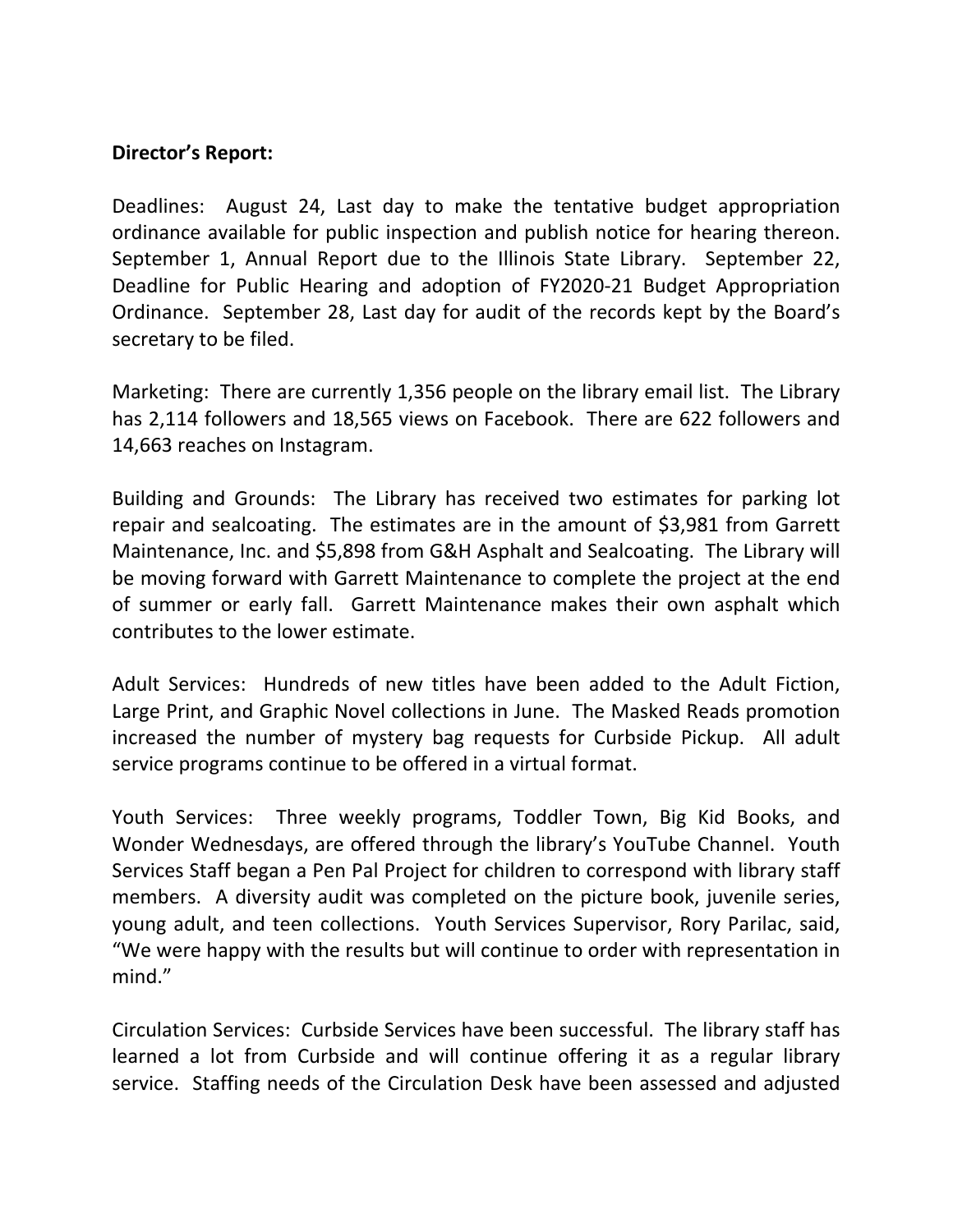accordingly. Circulation Assistants have adjusted to their new shelving, readers advisory, and curbside duties. Audiobooks, DVDs, and CDs are currently being evaluated for weeding to make room for new AV materials.

Summer Reading Quest: 260 people have joined the virtual Summer Reading Quest. 135 participants are adults/teens. 125 participants are children. Participants read 98,460 minutes in June. Weekly prize drawings are being publicized on the library's social media.

## **Committee Reports:**

**Personnel:** None. **Finance:** None. **Policy:** None. **Building and Grounds:** None. **Long Range Planning:** None.

### **Unfinished Business:**

Discuss Library Response to Illinois COVID-19: McCully briefly discussed the Restore Illinois plan from the Illinois Department of Public Health and Governor Pritzker. The Library continues to be in Phase 3 of the Reopening Plan. Library Board Meetings will be hybrid. Trustees may attend in person or via ZOOM.

Stejkowski did ask about the procedure at the Library if Director McCully or a staff member gets COVID-19. McCully has worked with HR Source and determined that there would be 2 weeks of paid time off, in accordance with the Families First Coronavirus Response Act, and a health checklist before returning to work.

Library services and service dates will be advertised on the Bourbonnais Public Library website, social media platforms, on the digital sign, and sent to the library's newsletter email list.

#### **New Business:**

Appoint two board members to audit Secretary's minutes for FY2019-20: Trustees Smead and Contreras were appointed to do this.